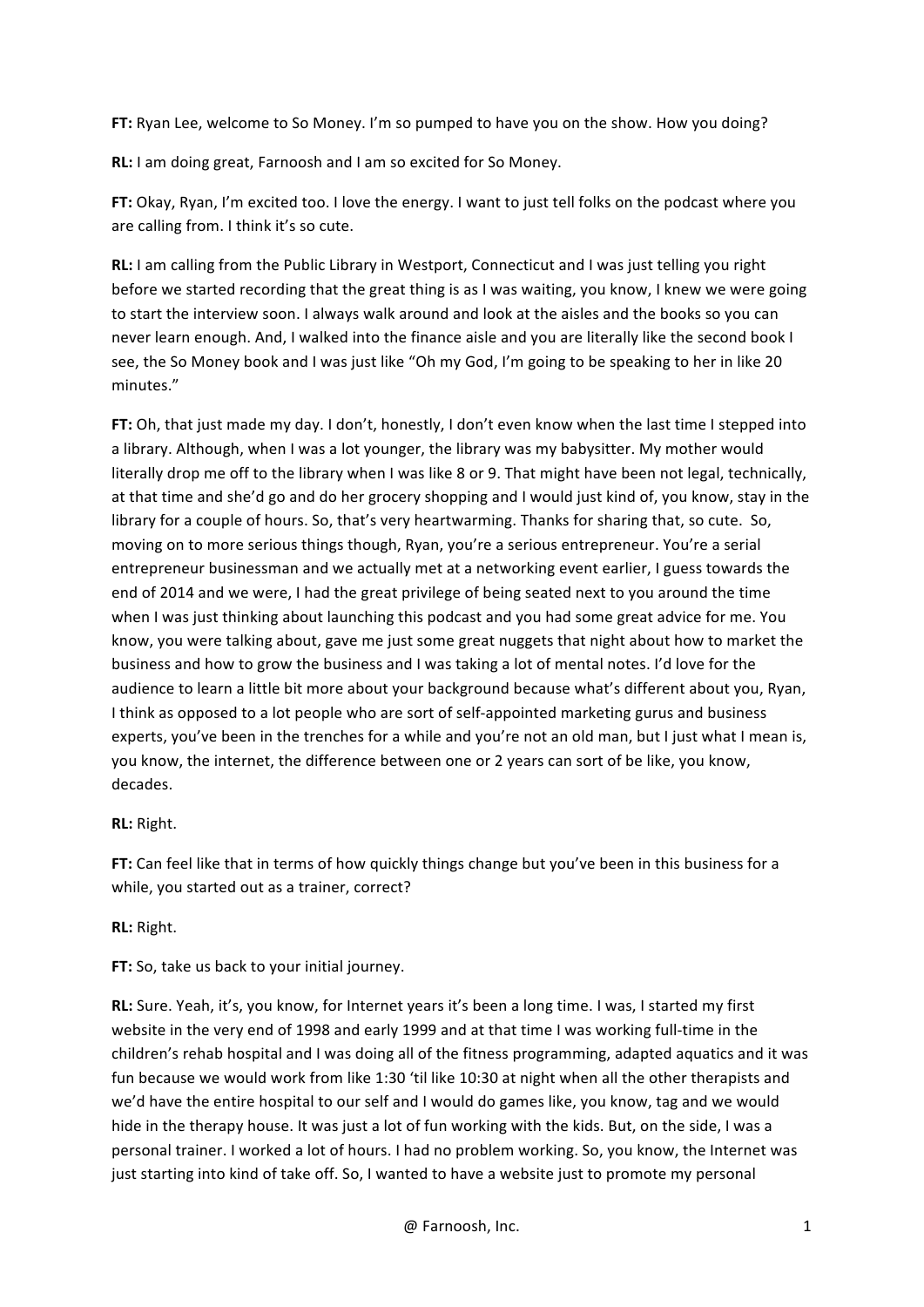training company. That was my only real thought about it but I had no idea how to build a site. Back then, there wasn't the kind of drag and drop software you have now. You couldn't just do it. So, I hired my 12 year old neighbor, Jonathan. It's the true story. I gave him 20 bucks and he just set up a, because I couldn't figure out how to use this, it was called a Front page '98. Anyone who's old enough to remember and it was just articles, it was just me writing articles about sports training because that was my love and my passion and I was an athlete through all 4 years of college. I ran track and I was captain of the track team and I love training and I just wanted to train athletes and write about it and that's how, that was kind of the first seed to this. And then, I really started getting into the marketing and learning how to market this and how to sell it. I started selling training equipment and I was probably one of the first to offer, I guess online personal training where people would pay me. I remember these athletes would pay me like \$99 and I would design strength training programs for them and the funny thing is this goes back far enough where, I'll never forget this, I had to take credit cards. I use this free shopping card thing. I would get the credit card information through the e-mail and then I had one of those, remember those old school credit card machines where you like you kind of like run your hand over it?

#### **FT:** Oh, yes, yes.

**RL:** Yeah, so I used to do that with the slips, I used to write in the credit card if I'll do the slips, go to the bank, deposit it, it was like a whole process. But, that's how I got started and I just kept plugging away for years. A large company said, "We love what you do and we want you to work with us. We want to buy your site." This is right as the .com boom was happening and they gave me \$500 in cash.

#### **FT: Oh. what?**

**RL:** Five hundred dollars.

## **FT:** For your whole site?

**RL:** But, here was the thing. They said, "What we're going to do is we're going to give you all these stock options and, you know, they doubled my salary because I was making like 26 grand and they raised my salary to like 60, 65,000 and I couldn't believe anyone would pay me that much money. I remember the physical therapists used to make 40 and I thought they were loaded. So, I took the money. I took the stock options. I was going to be, you know, a millionaire in 2 years and I leave the job, my wife and I, we weren't married at that time we were engaged, we were about to get married the next month and, you know, 90 days later the bust happened and the let everyone go. So, I'm like "Oh my God." So, the stock was worthless. I got my 500 bucks and, you know, I worked for another internet marketing company for about 6 months. It was the worst experience of my life. I sat in a cubicle, never again and then I became a gym teacher, believe it or not, in the South Bronx, in Hunts Point. And then, on the side, I'm like "Alright, I'm getting serious about this internet." And, I really like put my head down and every free minute I had, we didn't even had internet. This was the roughest area of the South Bronx. If anyone knows Hunts Point, like it was an alternative high school. I used to have to walk, you know, 2 or 3 blocks to the public high school and that's where I would use the internet and I finally launched my paid membership site in September and here's the really, really strange thing and it's just shocking because I had had it all built out and I was going to launch, I kid you not, on September  $11^{th}$ , like that was I remember driving in into New York, it was a sunny day, I'm like "When I get home tonight I'm making this thing live."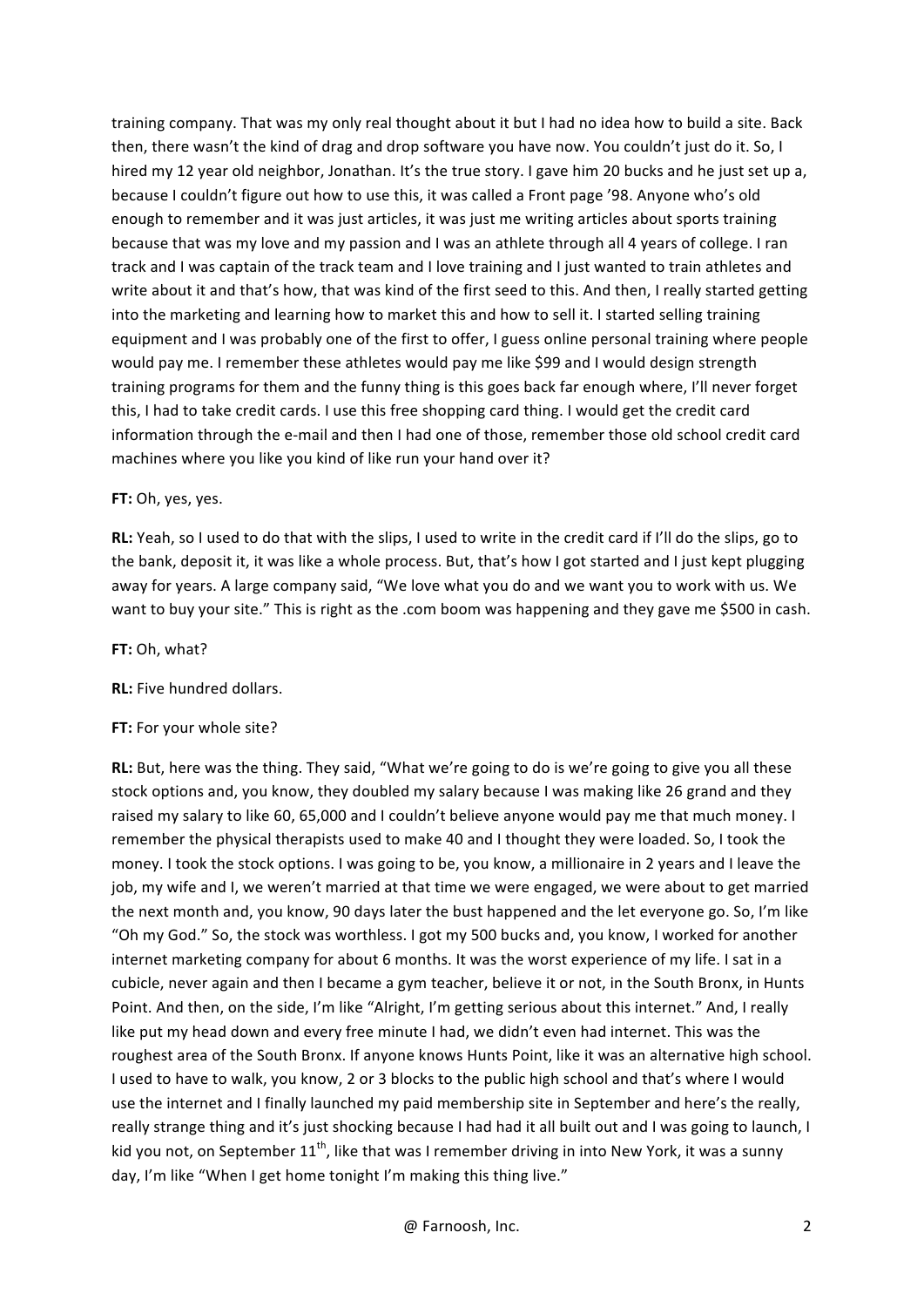#### **FT: Oh mv Gosh.**

**RL:** And, yeah, it was just unbelievable. So, I launched, obviously like a month later and right out of the gate it was like 5 grand, the first month and I was just florid so I kept working at it, working at it, I had 6 months of consistent revenue and that's one of my big tips. You know, money wise, there's some people that say "Oh, burn your bridges. You got to take a risk." I'm very conservative financially and it's like, you know, I would never tell anyone to leave your job until you have that consistent income coming in. You might have a good month, maybe 2, maybe even 3 good months but unless it is like built-in recurring revenue, you're really taking a big chance and rule number 1 is pay your bills. So, I had at least 6 or 7 months of consistent monthly dependable revenue and that's where I said to my wife "Look, I can do this. Let me do it full-time and this was before we had kids. We have 4 children now." And, you know, here I am sitting in the public library talking to you over the Internet and now the business had grown really well.

FT: Well, you, you know, you said in 2002, 2001 you were telling yourself, "I got to figure out this Internet thing." And, here I am in 2015, I literally said those words to myself like 6 weeks ago. So, just for the audience, this is sort of the knowledge gap that Ryan and I have, up when it comes to internet marketing but you transitioned us well now to talk about finance, about money and I love talking to entrepreneurs because, you know, the inclination is to talk about the business, the business, the business but before there's a business, there's getting your financial bases covered and I like that you are conservative. I think that sometimes we hear all these glamorous stories about entrepreneurs who sold everything, lived in their cars, ate tuna fish, you know, slept on their sister's couch for 6 months and then they built Facebook, you know, and then they build a \$10 billion company and we only hear about those stories because they became successful. But, for most entrepreneurs, it's important to be conservative. So, let's start with what is Ryan Lee's financial philosophy that helps you not only with your business but in your personal life as well?

**RL:** You know, I think overall, I, and I have a friend, Ramit Sethi, I think you know Ramit.

## **FT: Of course.**

**RL:** He had a quote and I'm going to kind of butcher the quote but it's like, you know, in terms of I think it was, you know, "There's a limit to how much you can cut back but there's no limit to how much you can earn." And, I definitely believe in that philosophy but overall though it's really about just being smart and conservative. Now, I was raised, you know, my Dad when he was, I don't know, 20, 22 he never did well in school, he never went to college. My mom never went to college. And, his mom, my grandmother, owned a yarn store so he took over the yarn store when she passed away in like 1972 and he ran that store for 25 years, yarn and needlepoint. It was called the Yarn Barn on Roof 59 in Nanuet, if I remember that was it. But, he always taught me to be, you know, don't be flashy, don't spend what you don't have, live below your means. So, we moved into this brand new development in a town called New City, New York. It was just being built. We were the 10<sup>th</sup> house out of 110 and he purposely said, "We are going to have the smallest house. I'm going to build the smallest house in the neighborhood." And, he said, "We don't need a 4 or 5,000 square foot house. We only need a couple of bedrooms." It was just me, and my sister, and my parents. And, his other philosophy was, you know, he had a car, my Mom had a car and it's just like his rule was "You could have one nice car for the family." So, my Mom had the Audi and my Dad drove like a beat up station wagon and it was just about being really smart with your money and, you know, I really try to keep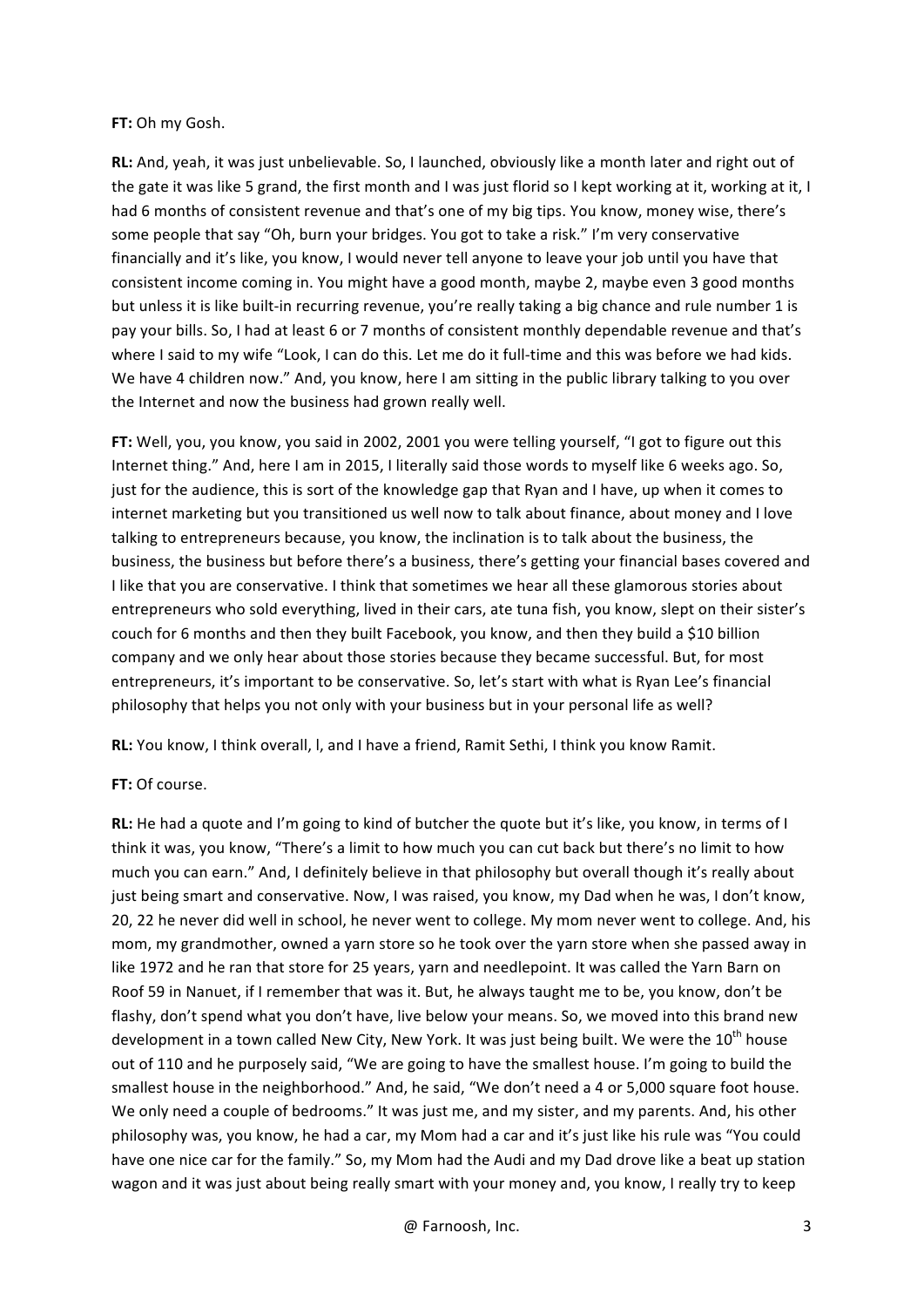all of my cost down as much as possible and my friends still make fun of me. They're like "Ryan, you could afford to do all this stuff." But, I think if you chase the commercial stuff, if you think back to when you were a kid, you know, whatever you celebrate, like I grew up Jewish it was Hanukah, you know, if you celebrate Christmas, you know, you say "Oh my God, if I get this one toy, I'm going to be happy. That's it. That's all I need." And then, you get and it's great for the first day, for the first week, maybe even a month and then you're like "Okay, what's next?" Like, it's never going to satisfy you so I was never, I still don't, I could care less if I lived in a little studio apartment. That never made me happy. It's just about the connections in living, in love and that's where I put my focus. So, in terms of philosophy, money wise with my business it was 'being smart', not spending money on things that don't matter. So, in business the most important thing that matters, especially when you're starting is making that sale, like that's it. All of your time and all of your money and all your resources should be going to making the sale and everything you acquire to do this, you have to kind of run it through that filter. Is this getting me closer to my goal of making sale or further away? Is a fancy office going to make you a sale? Probably not unless you're trying to woo, you know, clients for big hedge fund deals or whatever. But, you know, in general, it doesn't matter if you're working, you know, if you're desk cost \$3,000 like made in imported Italian wood or, you know, my desk for years and years and years was a fold up table that I got from Costco for like \$50. But, that's all I needed. What else do you need? And, I have a cousin who started building a successful real estate company and he grew too fast and he got all the expensive art on the walls and all that stuff that didn't matter to make the sale. So, that's really the way I look at it, being really, really smart with your money and in terms of my kind of investment philosophy, back then I lived for the first, let me see, I graduated college in '94. For the first 5 years out of college, I lived home with my parents. Now, I could have gotten my own apartment and had been out and partied but I didn't care. I basically slept in the basement and, you know, I saved as much money as humanly possible so I did have a cushion. So, you know, I just tell people "Just be really smart with your money. Don't go crazy, you know." I don't know.

**FT:** I know and I completely believe every word you have said. It's really about what sounds like is having your eye on the prize, you know, and not being so obsessed about your conditions up until you win that prize. Living with your parents after college graduation, some people would say, "Man, I can't do that. You know, that's going to cramp my style." But, and many, many college students today, that's their reality because for whatever reason they have debt, they can't find work or all of the above. But, I always say if you have the ability to live at home and make money or use that time at home to get ahead financially, it is a wise investment in you, in your financial life, you're going to end up, you're going to be that 35 year old that can actually have assets. And, whereas, your contemporaries who graduated, who may have gotten, spent every penny on their own studio apartment in New York City, they're the ones who are going to be still playing catch up in their 30s. And so...

**RL:** Right.

**FT:** I think that was wise. And, you've already shared with us a few memories of childhood and this again transitions us well to my next question, which is that, and by the way, folks, Ryan did not look at the questions before talking so it's like he's reading my mind.

**RL:** See, we're on the same wavelength.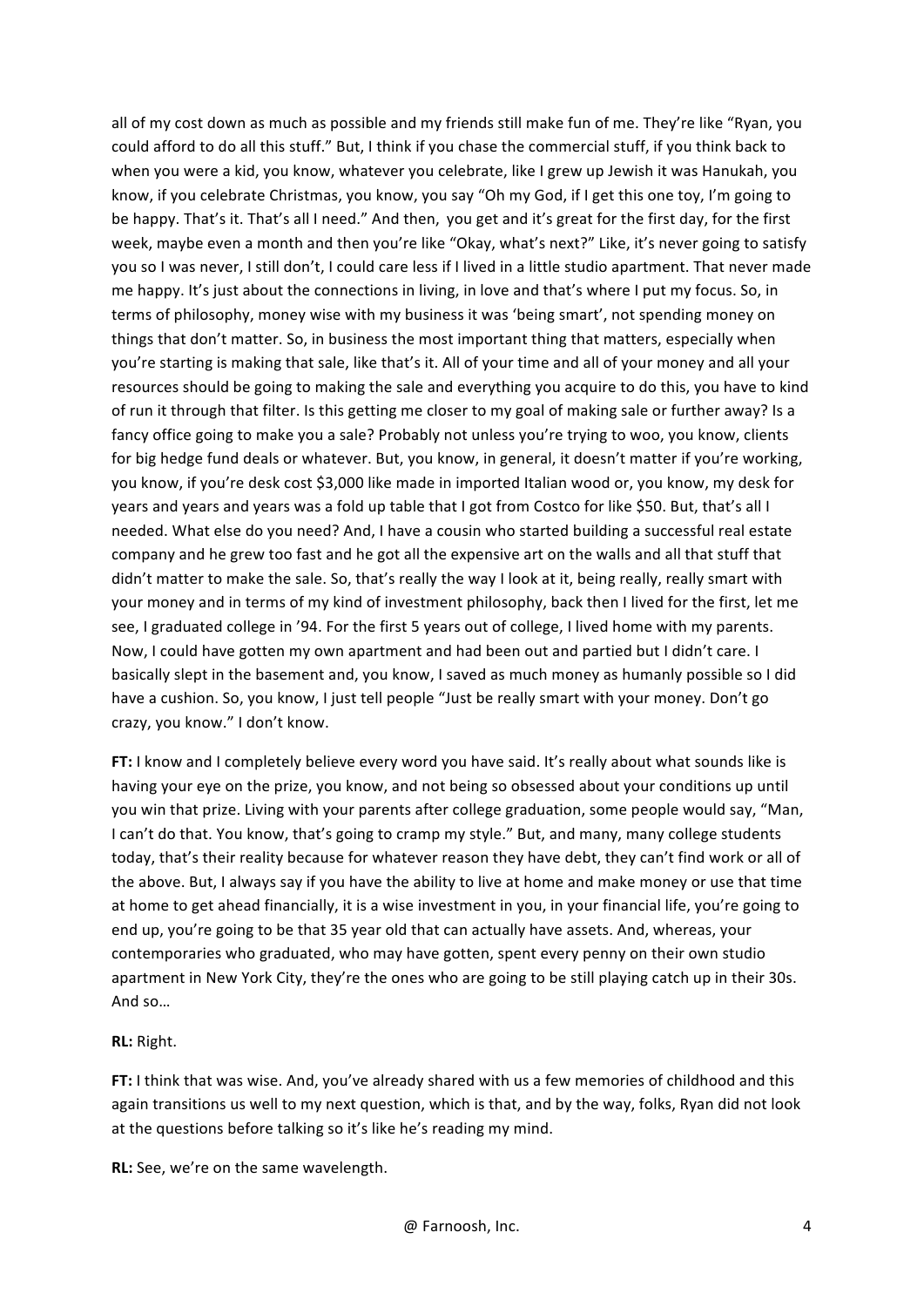**FT:** Exactly, what's your very first money memory growing up that you think looking back now was very much kind of a pivotal time in your life in the sense that it now has shaped the way that you think about money or behave with money?

**RL:** You know, it was a story my Dad told me. When he grew up, he grew up in a town in Long Island and they, you know, my whole family never came from anything. Both of my grandfathers, you know, were World War II and their parents had emigrated from Eastern Europe so they didn't have anything. So, my grandfather, my Dad's father, they grew up in a very modest house in Long Island but my grandfather works really hard and was smart and then invested in some real estate and started building houses but something happened and I'm not even sure exactly what happened but basically maybe one of the buildings, like there was something bad that happened. So, my Dad said in the middle of the night because they didn't, they weren't really good at saving, they had to leave the house, like literally the moving vans came at like 2 in the morning and get in the truck and go and move to like this little apartment in Rockland County with my Dad and brother then had to share. They used to have their own room in Long Island and now they had to share a couch. They had to both sleep on the couch together. And, this was overnight because, you know, they just, my grandfather really didn't do a good job at that time of planning ahead and being smart with the money. So, that was a lesson and I remember my Dad telling me this I must have been. I don't know, 12 or 13 and it just kind of stuck. I'm like "Oh my God, you went from the house to sleeping with your brother on the couch? Like, I' can't let that happen ever so I have to be smart." So, that just left a really strong mark on me, and my Dad was very consistent with his conservative means. You know, again, the one nice car rule and he never spent anything on himself. He only spent, you know, my Mom did, she passed away 5 years ago but she loved to like buy clothes and that was her big vice but, you know, it was just watching him kind of say and do. And then, now that he's close to 70, you know, he's fine financially. He has investments and some nursing homes and real estate and he's under no pressure and some of his friends, who had these big houses are now struggling and, you know, they have to go back to work in their 60s. So, you know, I didn't want that to happen to me, and seeing what happened with my grandfather. But, the other kind of lesson on the other side of that is that my grandfather, you know, picked himself up by the boot straps and rebuilt it again and when he passed away he was worth a lot of money. So, it showed, you know, he had this success gene and so that was another kind of secondary lesson saying that no matter what you do financially, like you're going to have some bumps in the road, no one's perfect and I've had a lot of bumps in the road as well but the manner in which you get up is really important. Like, you got to get back up. You got to dust yourself off. You can't sit around and be like "Oh my God, I invested in that stock and I lost 30%. I'm going to go kill myself." Like, you have to, you know, get back up and be like "Alright, what did I learn, what's the big lesson, how do I make sure I don't repeat that mistake?" And, that's how I live.

**FT:** Did you ever ask your Dad, what happened that night? What was going on?

**RL:** He didn't really know. I mean he said there was something going with one of the buildings that they built, either it was faulty it was closed down or they ran out of financing but, you know, to be honest I never really followed up on the conversation. He never went into detail. I should but it's been so long. You know, it's been 30 years since we've touched that but I should actually follow up with that. It's a good idea.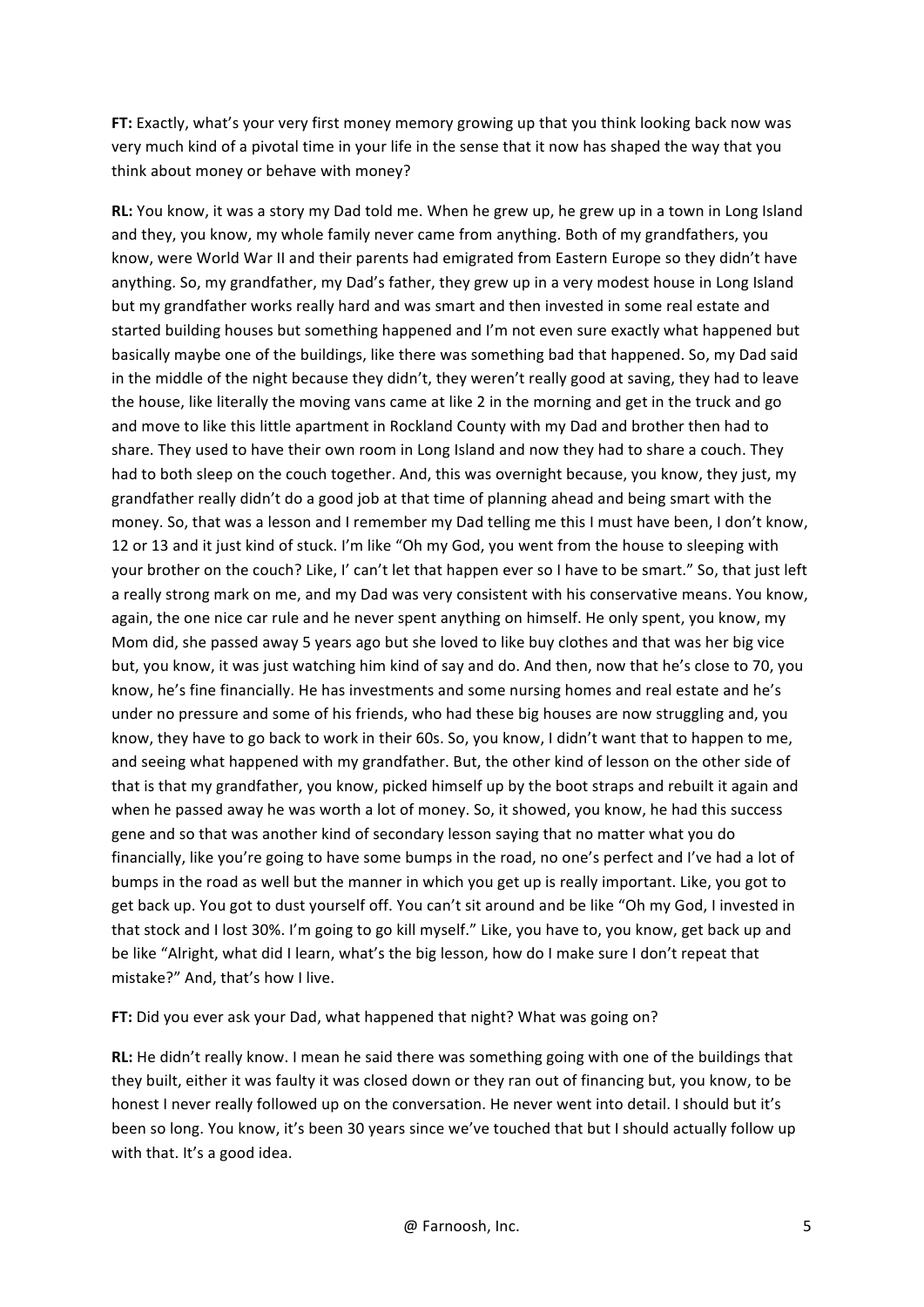**FT:** How inspirational to feel like you have in you, in your DNA a success gene, I think that's a really great way to look at it and knowing that, of course, you're going to have bumps in the road and failure but ultimately you have it in you to make things right and to start over and that's I think really inspiring and you mentioned failure and I was actually on your blog, Ryan, I was reading your piece about 42 mistakes.

# **RL:** Oh yeah.

FT: As in now you've turned 42. Thank you. I'm a little bit younger so it's nice to like live, see this ahead of me and maybe try to avoid some of these mistakes. But, I lashed on to, a couple of that were of a financial nature and you talk about number 28, 'Not paying close enough attention to the finances and tax implications of a growing business'. And, you also talk about another mistake which is putting money in a risky investment. You apparently trusted a neighbor and you lost over 60,000 in 7 days. So, you're not, you've experienced failure. This is something that we've all experienced. What's the biggest financial failure you've experienced? What happened and how did you recover?

**RL:** You know, it was probably in terms of sheer numbers. It was definitely issues with the IRS. It was my business grew very quickly. I was unsophisticated in it and I trusted it to an account who had worked with our family for 30 years, who just, you know, he worked with, it was very basic stuff he did. So, all of a sudden I had like, you know, 3 corporations and a partnership and all these different revenue streams and didn't really understand all of the stuff and, you know, there was a delay in filing the taxes and then the penalties came and it was just this and I wasn't being smart in terms of really putting enough away and making the right pre-payments for the due taxes so I got hit with this massive, massive bill that I just wasn't prepared for. Between that and the penalties, it took me a long time to dig myself out of the hole. So, that was a big mistake. It's putting all my trust in just my accountant and not paying attention to it. You know, and you know again I talk about strengths but weaknesses, you know, I know a character issue with me like if it's going to be tough and challenging especially with the finance stuff like I have such a weird aversion to it, I almost kind of ignore it. Like, I'll put it not only mentally but almost physically in a drawer, like if I get a letter from the IRS, I'll say "Okay, let me put it in a drawer and I'll deal with that later. I'll deal with it tomorrow and tomorrow turns to Tuesday, to Saturday and to 2 weeks and that's what happened." So, I got a new accountant and I'm just much more on top of those issues. But, that was a massive mistake that could have cost me everything.

**FT:** Yeah, and I've heard unfortunately this story before from other entrepreneurs who are now very successful but it's true, I think underestimating your income because maybe you're not that optimistic in the beginning of the year but then you end up having a spectacular year but guess what, you've only been paying the bare minimum or less than the minimum to the IRS so they will come after you.

## **RL:** Oh yeah.

**FT:** And, what you said about having almost a physical aversion to sometimes financial issues, I find that too is more common than we think and I call it Money Zombie or kind of like the Money Paralysis, you know, financial paralysis where really like we know better but we don't open that envelope from the IRS because we just are afraid of what's inside.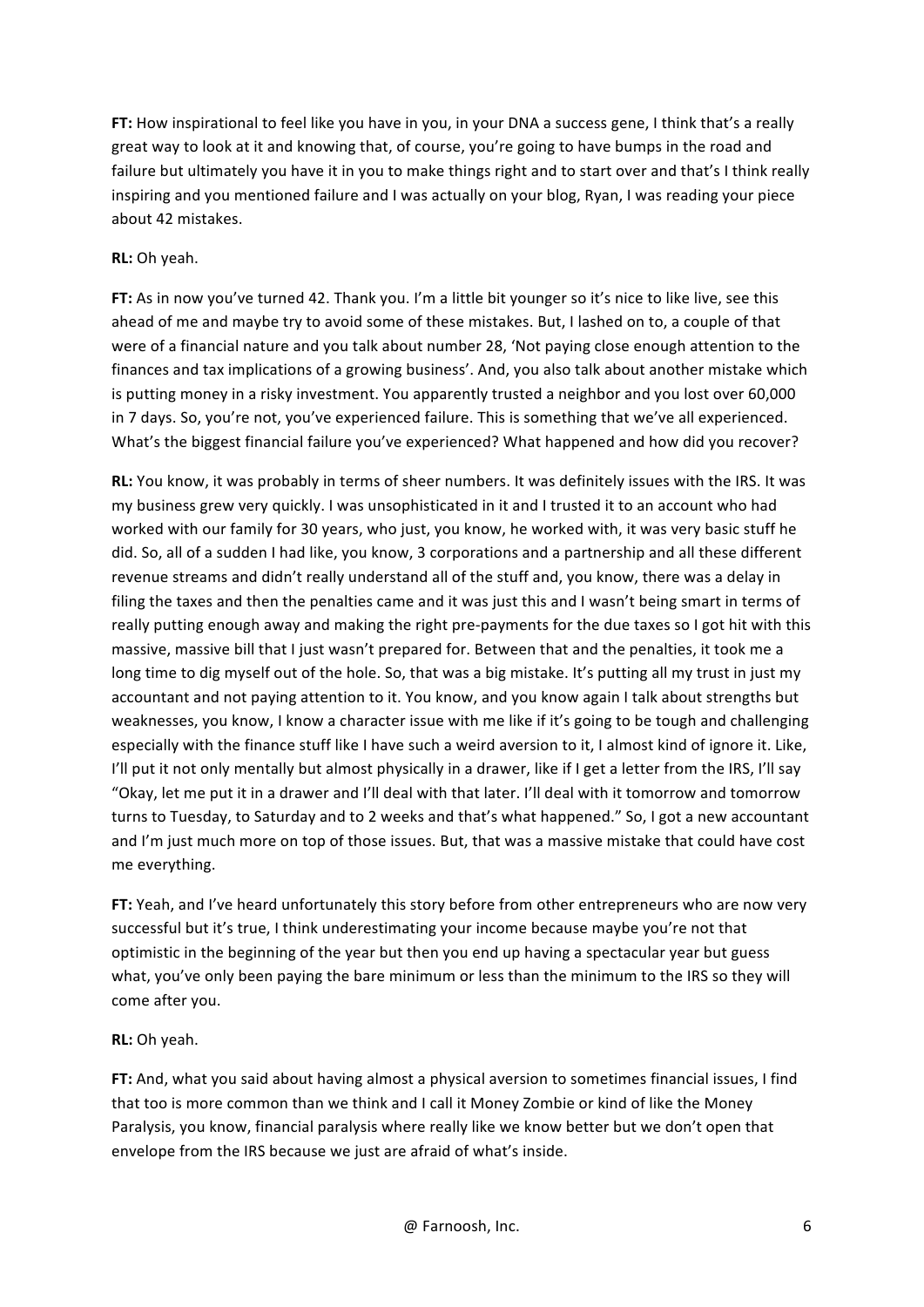**RL:** Yeah, it's painful. You don't want to deal with it and I'll be honest like it's still something that I struggle with. It's just something I just don't like doing. Because I had such negative feelings with it from all those years ago that it's still when I get a letter from the IRS, I get that kind of little...

# **FT:** It can't be good.

**RL:** Twinge in my stomach. I know I'm like "Oh."

**FT:** They're not writing to you to say "Good job." There's a, "You forgot to do this." And, sometimes, sometimes the IRS is wrong. I have gotten a letter in the mail claiming that I didn't claim a certain income from a project and I absolutely did. It was in my schedule C. But, guess what, now it's my burden. I have to like follow up with them and, by the way, they don't have, there's no phone number you can call and speak to someone, you have to all do it through snail mail, which is, you know, it's anxiety driving because it's like "Did they get the letter? Are they going to call me?" Like, "Is it over?" I feel you. I totally, totally feel you.

**RL:** Yeah, but I will tell you one and by the way they did make a mistake because my last accountant did it incorrectly and my new accountant, they said "Oh, you owe another 80 grand for this one thing." I'm like, "No, I don't." And then, he called them. He talked to them and he got it all taken cared of for me. But, I did find a local IRS office that, I live in New Canaan, Connecticut and there's one in Norwalk, Connecticut, which is 10 minutes away, and I go there all the time. So, actually there's a guy I know, I go face to face, I always ask for a meeting with him and we talk about it. We go through my stuff so it actually is, if you can find, obviously, especially people living in the US, a local IRS office, it's worth going to connect with someone to put a face to it because he was able to like kind of talk me through it and work with me and so that did help a lot.

FT: Perfect. Yeah, because taxes are just one thing that not only is it complicated but it takes time and who has time for that? Alright, let's talk about happier rosier times.

**RL:** Yes, please.

FT: Let's talk about Ryan Lee's So Money moment, one, I know you've had probably several but what's one that you think is something you're exceptionally proud of, what happened and what was the lesson.

**RL:** I'll think of one of my first ones with the business. For a couple of years, I was selling products that were pretty low cost, you know, the most you could spend with me was like \$40 or \$50 and I kept seeing other marketing people I respected saying, you know, "You could charge more. You could charge more." And, I would hire a coach, he said, "Just charge more." And, I finally had the nerve and at this time it was expensive product, this was 2002 I believe and I charged \$199 and it was going to be for a 3-day training over the phone. This was before webinars. This was bridge line and the bridge line only had a hundred lines on it and I said, "Okay, I'm going to e-mail my list and I'm going to see who wants to spend, you know, the next Tuesday, Wednesday, Thursday with me from 800PM to 1000PM Eastern and we're going to go 3 days in a row and we're going to go deep into this training and it's \$199 dollars and I sent an e-mail and within a couple of days all hundred spots were sold out. So, that was almost \$20,000 in pretty much profit because there wasn't, you know the bridge line cost like 50 bucks and it was just my time. So, to be able to make \$20,000 in like 3 days was just this, "Oh my God." Like, I, you know, I felt this sense of and it wasn't even about the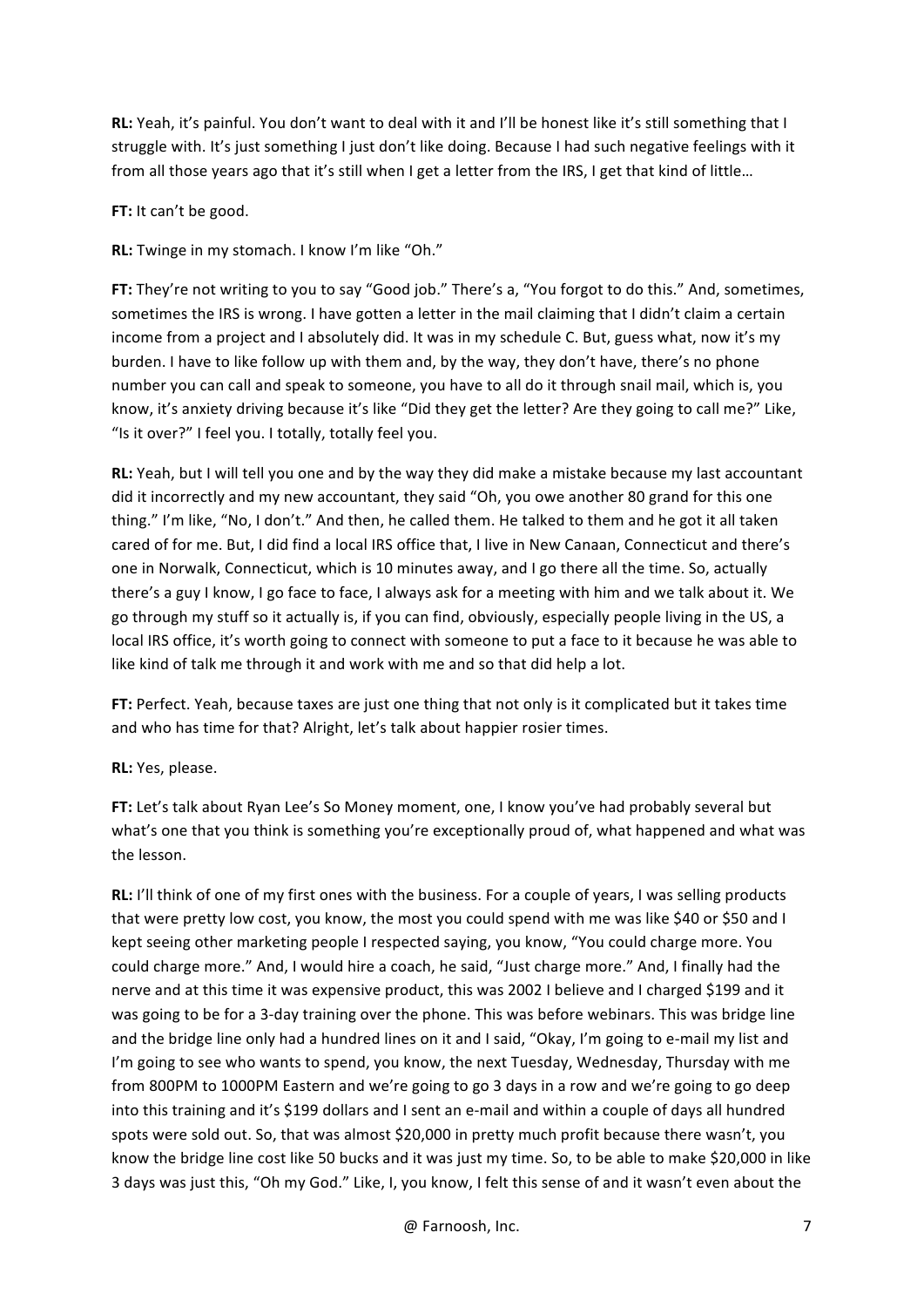money like "Oh my God, I'm going to blow it on, you know, a car." It was just this sense of freedom. Like, I can create money revenue well from, you know, just using my brain, using my, you know, kind of New York hustle and it was really gratifying. And then, what I did was I recorded all of those sessions and I started selling them on CD and I've sold thousands of units at 200 bucks over the years. And, it's so funny because this was so long ago, I was struggling for weeks to decide if I'm going to sell them as CDs or cassette tapes, so I went with CDs. I know now it's all digital but that to me was just a tremendous sense of freedom saying, "You know what, I know if worst case scenario, worse comes to worse, if I need to generate some income, I could now do it." And, even now, look, I'm doing fine but, you know, \$20,000 for 2 or 3 days, most people would be really, really excited for that. I still do and I don't take it for granted even to this day. So, that was a big moment, like "Wow, this is real." And, yeah, I don't have to worry about training a client. I used to wake up at like 4 o'clock in the morning and drive, I mean I would drive, I lived in Rockland County, I used to drive into Manhattan, into New York City which was like an hour away, pay \$10 in toll to train a kid for 50 bucks and then to come back home. I know, and, you know, I was trading my hours for dollars and to see that "Hey, I can get some leverage and reach hundreds even thousands of people at one time was just really powerful.

## **FT:** And, what year was this?

**RL:** This was, I want to say 2002. Yeah, for like a year, I was just kind of plugging away selling 30 dollar products, 50 dollar products but this was kind of my first bigger ticket product.

FT: And, fast forward to today, folks, I just bought like a \$997 product after watching one webinar so if I can be convinced to buy something and put that much money towards something that I, you know, and ultimately it was worth my, it was a worthwhile investment but, you know, now we're talking premium. We're talking thousand, two thousand, Marie Forleo right now is pitching, you know, B-School and it's, I think it's what, 3 or \$2,000.

**RL:** It's usually 2, it might be 3 now, yeah, it's usually 2.

**FT:** Yeah, so thanks for sharing that. Let's talk about habits now, Ryan. I'm a big proponent of, you know, good financial habits. We have habits for eating health and exercise and I think we have to apply that same mentality when it comes to our money in order to keep our money healthy and growing. So, speaking as someone who is very health conscious, knows probably well the physical habits to keep you healthy, what are the habits that keep your money and you physically fit?

**RL:** Financially, it's funny, I have it really strangely so I'll take some of the money and automatically it goes it's like just really conservative tax free bonds but and after losing so much money investing with my neighbor staying and then I also invested stocks years ago and every time I did it, I'll be honest, I lost money. Like, every and it felt like it was gambling. So, and I know there's a lot of financial people who's disagree with me but I find such a better return on investment my habit is obviously putting money away for the IRS immediately, putting that on the side, knowing how much we're going to be, you know, budgeting for our family stuff and then really taking all that extra money and investing it back into my business because I get such a better return on investment when I put back into my own company. And, that's really I mean I'm about as simple as you can get in terms of my financial strategy because I know every time, you know, if I put \$10 back in advertising I know I can break even, get \$10 immediately back. But then, I have all these customers which could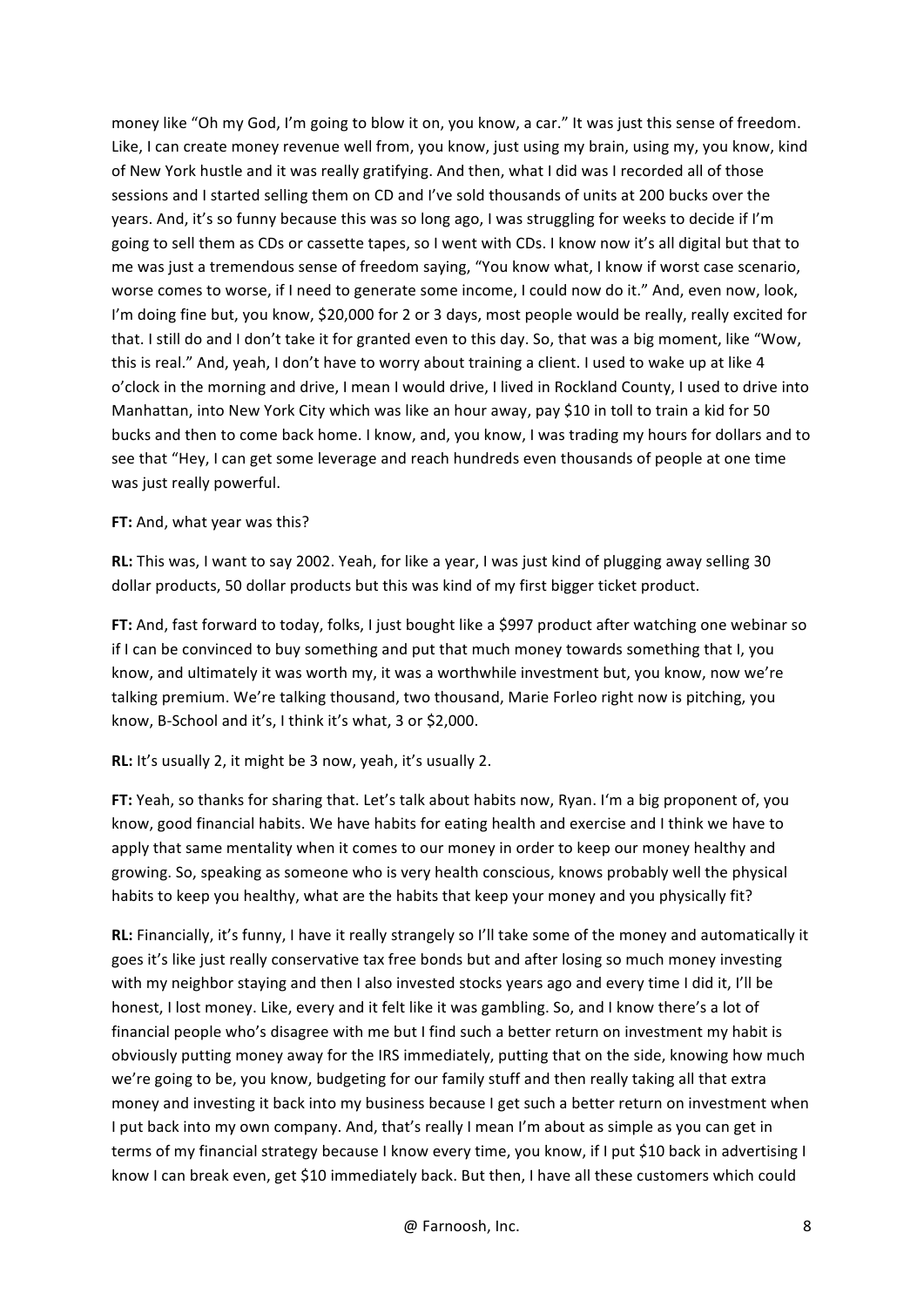bring in another 10 times that. So, I just keep kind of reinvesting it back in and starting new businesses and new companies and new income streams that could generate a lot more. I am starting to look now at potentially some real estate but it's so new and so different to me and I want to be sure if I'm going to do it, I'm going to do it, I'm really going to know what I'm doing. So, I'm just trying to see kind of what the next phase is. But, my wife does a good job of spending it. So, we're trying to.

**FT:** So, you're good at earning, she's good at spending and as long as the IRS is getting paid you're in good shape.

**RL:** Right and we have 4 kids and everyone said "Oh, kids are going to be expensive." I'm like "Oh, come on. How expensive can they be?" Oh my God, I mean...

**FT:** Especially in Connecticut, you know, your neighborhood is not exactly middle class.

RL: No, no, we're like the highest earning town in the country and, you know, even tennis lessons for my kids for the year, like \$5,000, like it, yeah, it's not cheap but, yeah, I just I try not to stress it. We just enjoy it like we go on a nice vacation each year and I try to just be smart with my money and enjoy, I just enjoy every day, you know, I enjoy waking up and going to Starbucks and working and knowing that, you know, I'm putting the money back into my business and helping people and employing more people and just kind of enjoying the ride.

**FT:** Yeah, and having, it sounds you're very, very grateful. You have a lot of gratitude. You wake up every morning, it sounds like, maybe not every morning but, you know, you have this sort of overall sense of feeling like, you know, the world is abundant, you are grateful and I was just reading the article the other day where some of the habits of highly successful and happy people are those who that's how they sort of start their morning. That's, you know, before grabbing their iPhone and checking e-mail they take a moment and they pause and they're like "Wow, okay, life's good. I'm healthy, my family's alive, I have a job and in the grand scheme of things, you know, I'm very, very lucky."

**RL:** Yup, absolutely. No, I know that and working, you know, the first 6 years of my career was working in the children's rehab hospital and the stuff I saw and the kids I saw pass away, you know, from just terrible diseases and then, you know, losing my mom 5 years ago like I really appreciate life and I think we all have to be grateful and just be smart with your money. And, I know and I don't judge people like if you make a hundred thousand dollars and you want to spend it all on a car, you know, a hundred thousand dollar flashy car, that's your prerogative like I'm not going to judge you. You could do whatever you want with your money. I'm not going to put my hands in your pocket but just be aware of the...

**FT:** Trade-offs.

**RL:** The repercussions. Yeah.

**FT:** Yeah, that's exactly what I say like I'm not going to tell you you're an idiot because you want to buy a Ferrari but if you can make it work somehow like I want to help you actually achieve that goal but let's be realistic. And, we're almost done here, Ryan. Before we go I like to end with a bunch of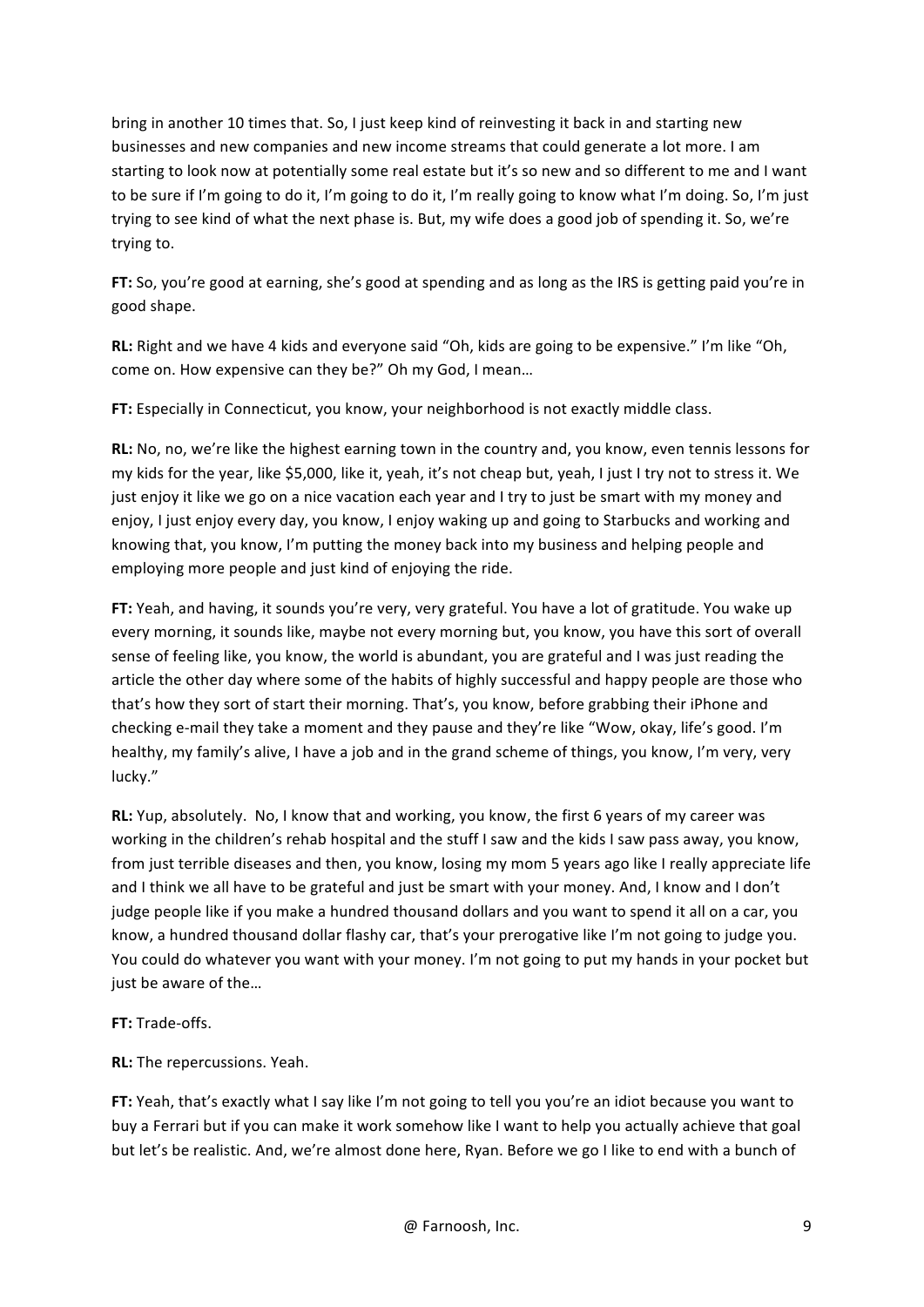Fill in the Blanks. So, I start off a sentence and you finish it first thing that comes to mind. Are you game? 

**RL:** Of course, I am.

**FT:** Okay. If I won the lottery tomorrow, let's say a hundred million dollars, the first thing that I would do is \_\_\_\_\_.

**RL:** Put 50 million aside for the IRS.

**FT:** Man, that was a very like eye opening experience for you and maybe even frightening.

**RL:** I still have nightmares, still have nightmares. It was really, honestly, the worst financial issue I've dealt with.

**FT:** Devastation.

**RL:** But, yeah, obviously that's the first thing I would do. And then, I would just put it right in the bank.

**FT:** Yeah, don't even, yeah, exactly. It's so much money. It's kind of overwhelming at first.

**RL:** Yeah, I wouldn't even tell my wife. I would just put it in the bank. No one would even know about it and I wouldn't change, I would not change one, that's the funny thing, I wouldn't change one thing about my lifestyle. Like, I drive a nice little Lexus EX. I just bought, you know, it was 50 grand, it's a nice car but I didn't spend 200,000 on a Bentley and, you know, I'm right now, I'm wearing like a sweatshirt and jeans like I wouldn't change.

**FT:** You're in a library, okay, that's enough said.

**RL:** I'm in a library.

**FT:** You're using free Wi-Fi at the public library.

**RL:** Oh, I'm rocking it hard.

**FT:** The one thing that I spend on that makes my life easier or better or both is  $\blacksquare$ .

**RL:** The thing that makes it better, the movies, going to the movies is like my retreat. I get an hour and a half to two hours by myself to unplug. I go in the middle of the day like a creep but I love it and it's just, you know, I don't drink, I don't smoke, I don't do any of that stuff. That's just my, that's like my thing and when I go, I don't sneak in, you know, candy to save money like I'll buy popcorn and I'd treat myself. I go crazy. I spend my 20 bucks and it's the best \$20 I ever spent.

FT: I like that. You're like, my manager does that too. He likes to go, he calls it, one day a year he calls hooky and he goes to the movies and he gets himself a big tub of popcorn. It's the best. Alright, my biggest…

**RL:** By the way, I do it every week.

**FT:** Oh, okay.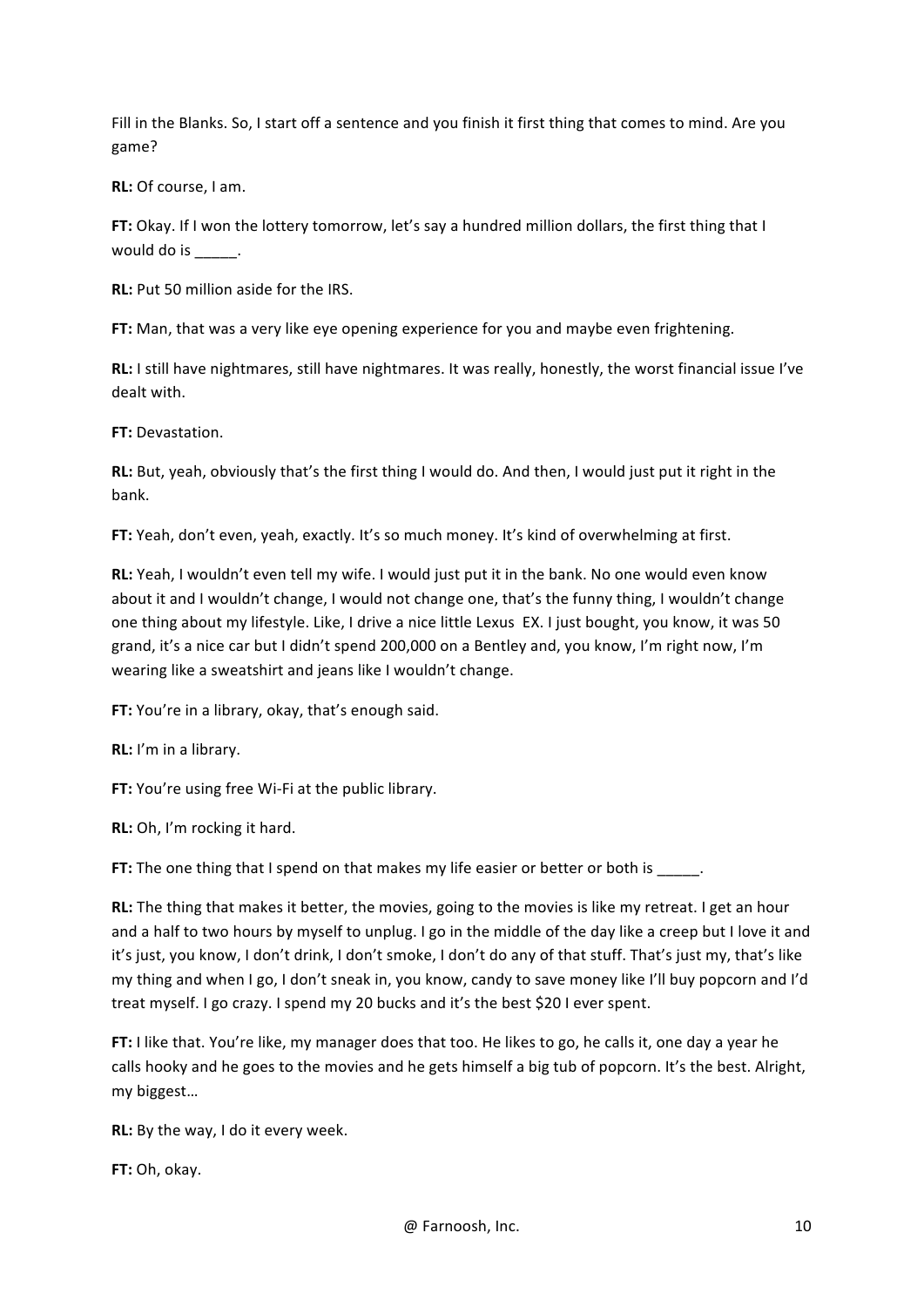**RL:** Yeah.

**FT:** Good for you. Good for you. Maybe this is also your guilty pleasure. But, I also like to ask guest, what's your biggest guilty pleasure that you spend a lot of money on?

**RL:** Man, you know, I don't, I personally don't spend a lot of money on anything.

**FT:** Maybe I should ask your wife?

**RL:** You should ask my wife. But, if it was going to be kind of for the family, what we spend and I swear I wish I could tell you like I bought a fancy, I really don't spend any money on myself but it would be taking like a nice vacation like we just went, we went to Disney Europe last year. We took all 4 kids to Europe and they've been to Europe like 5 times already and we flew, us, my wife and all 4 kids first class.

**FT:** That's nice.

**RL:** Yeah.

**FT:** That's great. That's great. Especially with 4 kids, that's got to be nice.

**RL:** Oh, so much easier. You don't get the best looks from people coming on the plane but my kids are so good on the plane so by the end they all come over and say "Oh my God, your kids were angels." Because I threaten them with death, that's the thing.

**FT:** That's a good parent.

**RL:** Absolutely.

**FT:** One thing I wish I had known about money growing up is

**RL:** That it's abundant because I think my Dad was so conservative he was pushing me "Hey, Ryan, just stay as a teacher, you know, you'll make a little bit more each year. You could a little bit on the side and maybe you'll make a hundred grand to get combined, maybe." But, that was his and that's the one big thing we disagreed about and I said, "Dad, I'm telling you, I'm going to do it. I'm going to make millions." He's like "Well, you know, you should just be conservative, stay in." So, I wish I kind of, I'm glad I have the conservative background but I wish I saw more of the abundance like it truly is abundant and it's not only about saving, like you could make virtually unlimited money like there's, you know, when people say "Oh, this baseball player shouldn't get 15 mill." Well, that's what the market's paying.

**FT:** Right.

**RL:** You know, then go out and go make it in your own area, so.

**FT:** Yeah, exactly. I completely agree. When I donate money I like to give to \_\_\_\_\_\_ because

**RL:** I like to give to, God because we give to so many charities, I like to give to local charities that help the youth. That would probably be the big one. Although, we did we actually build a school in Africa.

**FT:** Wow.